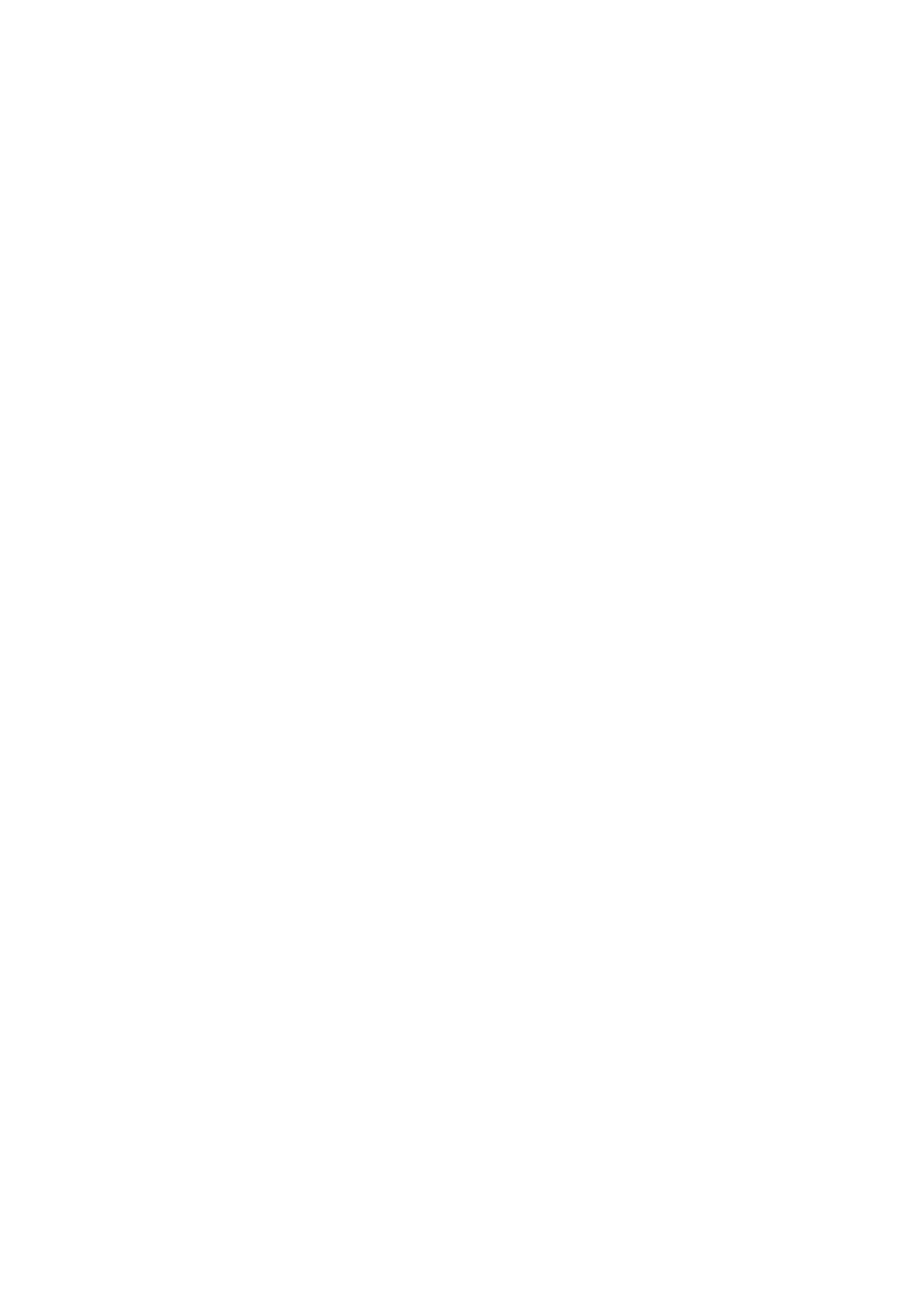



**King's Court, Chapel Street, King's Lynn, Norfolk, PE30 1EX Telephone: 01553 616200 Fax: 01553 691663**

**CABINET AGENDA**

### **DATE: CABINET - TUESDAY, 16TH NOVEMBER, 2021**

**VENUE: ASSEMBLY ROOM, TOWN HALL, SATURDAY MARKET PLACE, KING'S LYNN**

**TIME: 3.30 pm**

**As required by Regulations 5 (4) and (5) of The Local Authorities (Executive Arrangements) (Meetings and Access to Information) (England) Regulations 2012 - No items will be considered in private.**

#### **1. MINUTES**

To approve the Minutes of the Meetings held on 21 September and 20 October 2021 (previously circulated).

#### **2. APOLOGIES**

To receive apologies for absence.

#### **3. URGENT BUSINESS**

To consider any business, which by reason of special circumstances, the Chair proposes to accept, under Section 100(b)(4)(b) of the Local Government Act 1972.

#### **4. DECLARATIONS OF INTEREST**

Please indicate if there are any interests which should be declared. A declaration of an interest should indicate the nature of the interest (if not already declared on the Register of Interests) and the agenda item to which it relates. If a disclosable pecuniary interest is declared, the member should withdraw from the room whilst the matter is discussed.

These declarations apply to all Members present, whether the Member is part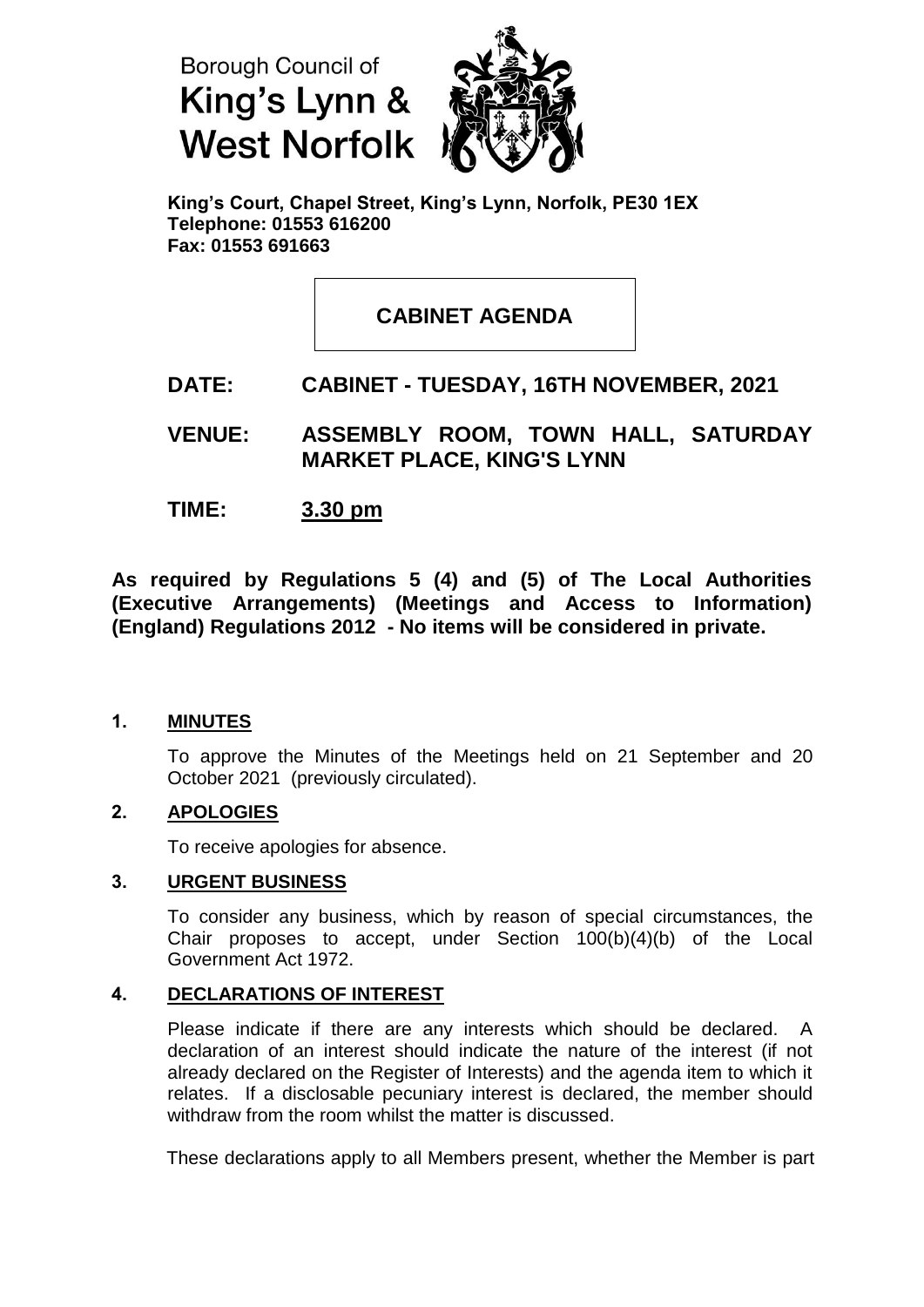of the meeting, attending to speak as a local Member on an item or simply observing the meeting from the public seating area.

#### **5. CHAIR'S CORRESPONDENCE**

To receive any Chair's correspondence.

#### **6. MEMBERS PRESENT UNDER STANDING ORDER 34**

To note the names of any Councillors who wish to address the meeting under Standing Order 34.

Members wishing to speak pursuant to Standing Order 34 should inform the Chair of their intention to do so and on what items they wish to be heard before a decision on that item is taken.

#### **7. CALLED IN MATTERS**

To report on any Cabinet Decisions called in.

#### **8. FORWARD DECISIONS** (Pages 6 - 10)

A copy of the Forward Decisions List is attached

#### **9. MATTERS REFERRED TO CABINET FROM OTHER BODIES** (Pages 11 - 14)

To receive any comments and recommendations from other Council bodies which meet after the dispatch of this agenda.

Environment and Community Panel – 5 October 2021 (attached)

Regeneration and Development – 19 October 2021 (attached)

Corporate Performance Panel – 8 November 2021

Member Major Projects Group – 10 November 2021

King's Lynn Area Consultative Panel -11 November 2021

#### **10. CORPORATE BUSINESS PLAN 2021-2023** (Pages 15 - 24)

#### **11. CLEAN NEIGHBOURHOODS, FLY TIPPING AND ENFORCEMENT** (Pages 25 - 35)

#### **12. MEMBERS MAJOR PROJECTS BOARD ; REVIEW OF TERMS OF REFERENCE** (Pages 36 - 48)

#### **13. COMMUNITY INFRASTRUCTURE LEVY (CIL) - APPLICATION FOR A GRANT FROM THE INFRASTRUCTURE FUND FOR NEW LYNNSPORT 3G AND COACHING ACADEMY PROJECT AT LYNNSPORT** (Pages 49 - 63)